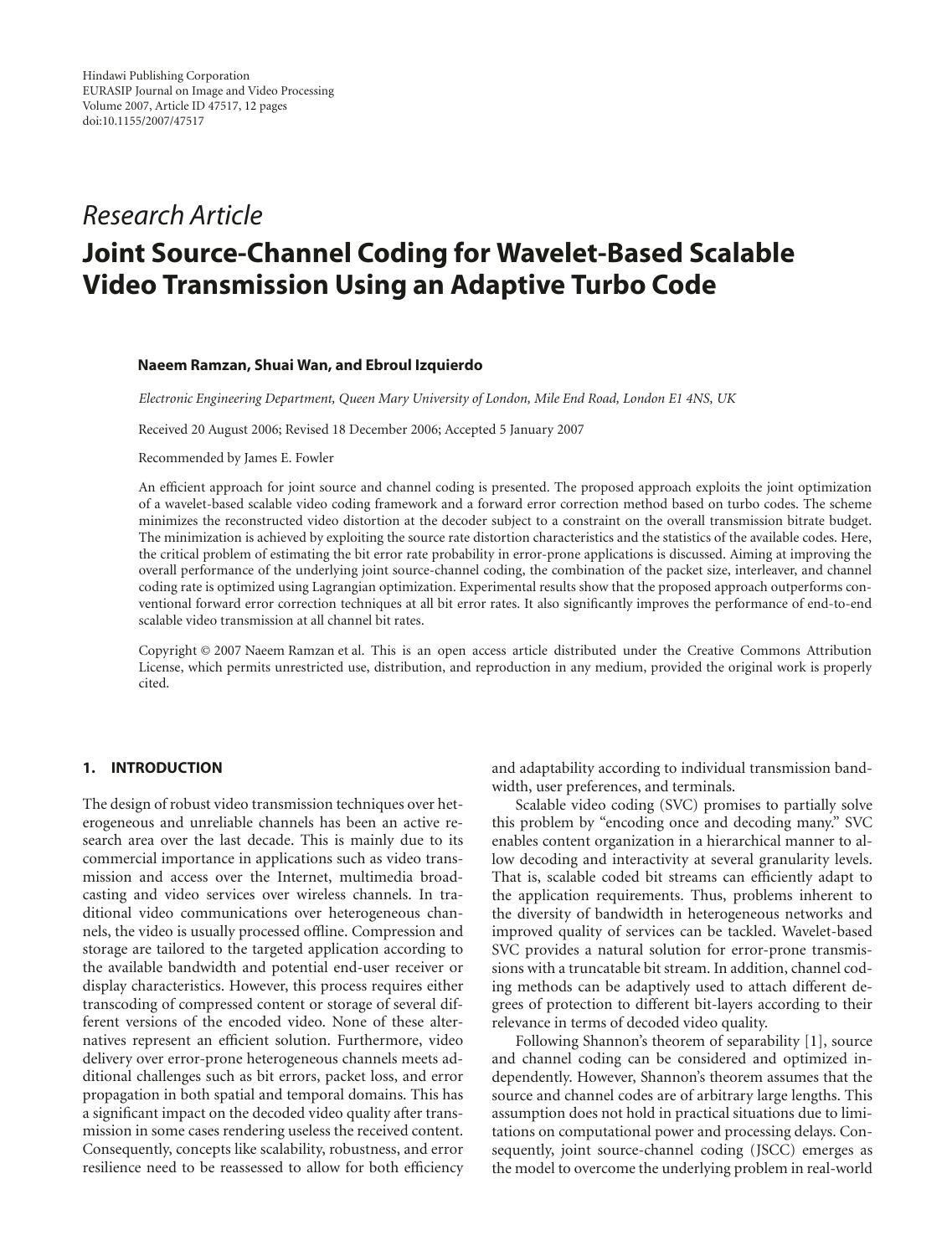applications. JSCC has been extensively studied in the literature [\[2](#page-10-2)[–17\]](#page-10-3). It consists of three basic aspects: finding an optimal distribution of limited resources (such as total transmission rate) between source coder and channel coder [\[3](#page-10-4)], designing the source coder to achieve the target source rate, and enhancing the robustness of channel coding [\[5\]](#page-10-5).

Usually, JSCC applies different degrees of protection to different parts of the bitstream. That means unequal error protection (UEP) is used according to the importance of a given portion of the bitstream. In this context, scalable coding emerges as the natural choice for highly efficient JSCC with UEP, since wavelet-based SVC provides different bitlayers of different importance with respect to decoded video resolution or quality [\[18\]](#page-10-6). The impact of applying UEP in base and enhancement layers for fine granularity scalable source coders is discussed in [\[3](#page-10-4)[–6](#page-10-7)]. In [\[12\]](#page-10-8) UEP is applied on progressive data by using Reed Solomon (RS) codes and turbo codes. In these works only the channel coding rate is regarded as adaptive with respect to a progressive bitstream. However, the performance of JSCC not only depends on the channel rate, but also on other parameters inherent to the used channel coder, for example, packet size and interleaver design in turbo coders. These aspects could become critical in the design of efficient JSCC models. Unfortunately, they are less reported in the conventional literature. This important shortcoming of conventional JSCC techniques is addressed in this paper.

The JSCC approach proposed in this paper exploits the joint optimization of the wavelet-based SVC reported in [\[18\]](#page-10-6) and a forward error correction method (FEC) based on turbo codes [\[19\]](#page-10-9). The underlying wavelet-based scalable video coding framework achieves fine granularity scalability using combinations of spatio-temporal transform techniques and 3D bit-plane coding [\[20](#page-10-10)]. The spatio-temporal transform consists of 2D wavelet transform and motion compensated temporal filtering (MCTF), which provide spatial and temporal scalabilities, respectively [\[21\]](#page-10-11). For the sake of completeness, important characteristics of the used waveletbased SVC are briefly reviewed in the next section. Regarding channel coding, turbo codes (TC) are one of the most prominent FEC techniques having received great attention since their introduction in [\[19](#page-10-9)]. Its popularity is mainly due to its excellent performance at low bit error rates, reasonable complexity, and versatility for encoding packets with various sizes and rates. In this paper, double binary TC (DBTC) [\[22\]](#page-10-12) is used for FEC rather than the conventional binary TC, as DBTC usually performs better than classical TC in terms of better convergence for iterative decoding, a large minimum distance and low computational cost.

The proposed JSCC scheme minimizes the reconstructed video distortion at the decoder subject to a constraint on the overall transmission bitrate budget. The minimization is achieved by exploiting the source rate distortion (RD) characteristics and the statistics of the available codes. Here, the critical problem of estimating the bit error rate (BER) probability in error-prone applications is also discussed. Regarding the error rate statistics, not only the channel coding rate, but also the interleaver and packet size for TCs are considered in the proposed approach. The aim is to improve the overall performance of the underlying JSCC. In order to optimize the parameter section, an analytical algorithm to evaluate the performance of the channel coder is proposed. It is based on estimating the minimum distance between the zero codeword and any other codeword. It will not escape the reader's notice that so far the problem of finding minimum distance remains an open problem. Solving that problem is crucial to evaluate the performance of DBTCs accurately. An iterative method is proposed to find the minimum distance. Using the proposed technique, the speed and accuracy of approximating the error rate are improved with respect to other techniques from literature, for example, the techniques reported in [\[23,](#page-10-13) [24](#page-11-0)]. At the decoding side, a cyclic redundancy check (CRC) is performed after DBTC decoding. Corrupted bitstream portions, that is, parts of the bitstream failing the CRC, are then removed before source decoding.

The remaining paper is organized as follows. [Section 2](#page-1-0) outlines important aspects of the two cornerstones of the proposed JSCC framework: wavelet-based SVC and DBTC. The characteristics of the SVC bitstream are presented and the relevance of fine granularity scalability for efficient JSCC is described. Furthermore, generic aspects of the DBTC are also described in [Section 2.](#page-1-0) Details of the proposed JSCC are presented in [Section 3.](#page-4-0) Specifically, the proposed JSCC distortion estimation approach and the iterative algorithm to find the minimum distance in DBTC are discussed. Selected results from computer simulations are given in [Section 4.](#page-6-0) The paper closes with conclusions and a brief discussion on future research directions in [Section 5.](#page-8-0)

#### <span id="page-1-0"></span>**2. SYSTEM OVERVIEW**

The proposed framework consists of two main modules as shown in [Figure 1:](#page-2-0) scalable video encoding and UEP encoding. At the sender side, the input video is coded using the wavelet-based scalable coder [\[18\]](#page-10-6). The resulting bitstream is adapted according to channel capacities. The adaptation can also be driven by terminal or user requirements when this information is available. The adapted video stream is then passed to the UEP encoding module where it is protected against channel errors. Three main submodules make up the UEP encoding part. The first one performs packetization, interleaver design, and CRC. The second one estimates and allocates bit rates using a rate-distortion optimization. The last UEP encoding submodule is the actual DBTC. After quadrature phase shift keying (QPSK) modulation, the video signal is transmitted over a lossy channel. At the receiver side, the inverse process is carried out. The main processing steps of the decoding are outlined in [Figure 1.](#page-2-0) In this paper additive white Gaussian noise (AWGN) and Rayleigh fading channels are considered. However, the proposed method can be equally applied to other lossy channels. Two critical parts of the framework depicted in [Figure 1](#page-2-0) are the wavelet-based scalable coder and the DBTC module. For the sake of completeness, these two modules are elaborated in the remaining of this section.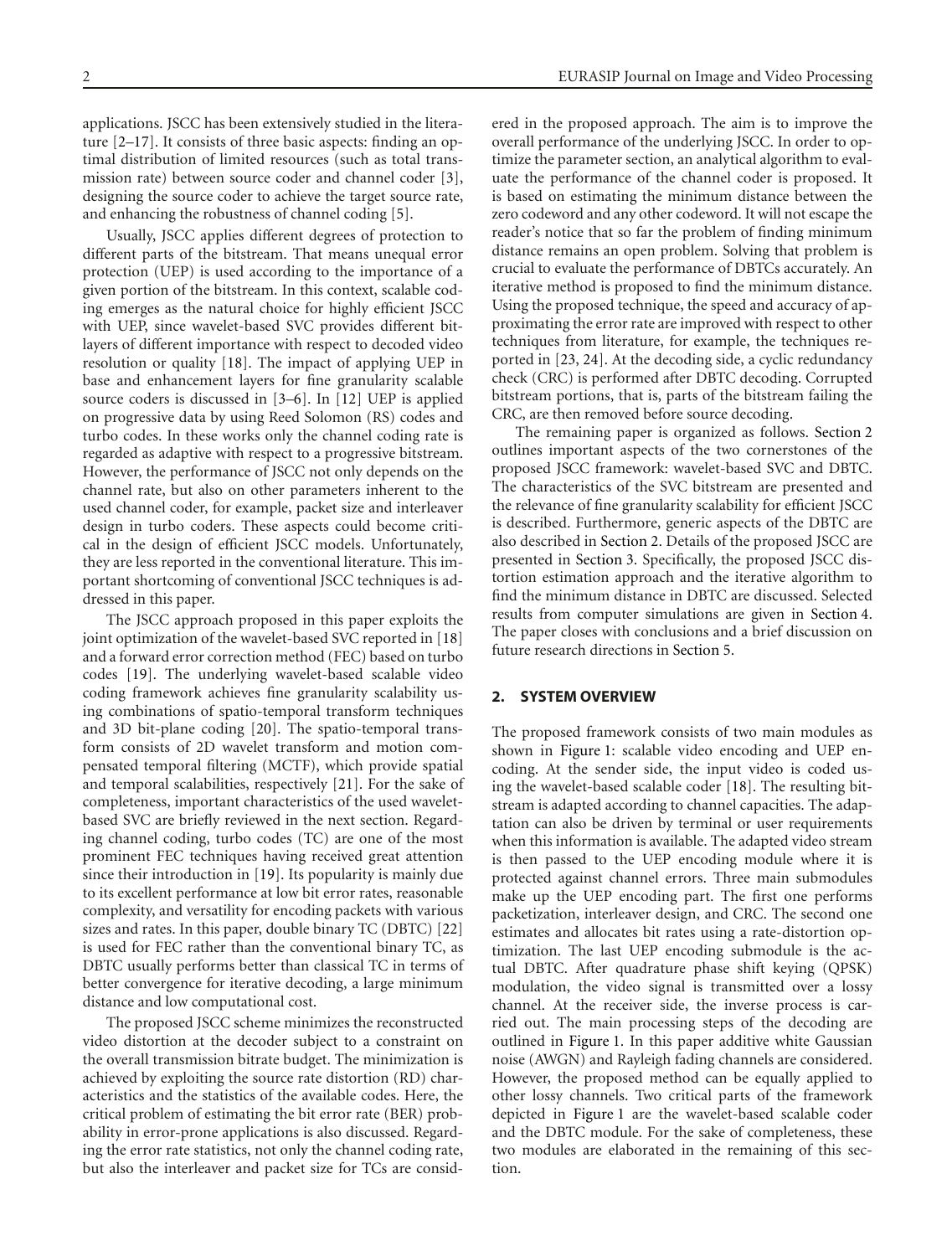

<span id="page-2-0"></span>Figure 1: Communication chain for video transmission.

#### *2.1. Scalable video coding*

The scalable video codec considered in this paper is based on the wavelet transform performed in temporal and spatial domains [\[18\]](#page-10-6). In this wavelet-based video coder, temporal and spatial scalability are achieved by applying a 3D wavelet transform on the input frames. In the temporal domain MCTF with flexible choice of wavelet filter is used. In the spatial domain adaptive 2D wavelet transform is applied. The multiresolution structure resulting from MCTF and 2D subband decomposition enables temporal and spatial resolution scalabilities. The MCTF results in motion information and wavelet coefficients that represent the texture of transformed frames. These wavelet coefficients are then bit-plane encoded in order to achieve quality scalability. The used embedded entropy coding leads to fine granular quality scalability on all supported spatial and temporal resolutions. The resulting fine granular quality scalability is used to steer the targeted unequal error protection of the FEC technique in the JSCC, as detailed in the next section.

The main features of the used codec are [\[20](#page-10-10)] hierarchical variable size block matching motion estimation, flexible selection of wavelet filters for both spatial and temporal wavelet transform on each level of decomposition, including the 2D adaptive wavelet transform in lifting implementation and embedded zero-tree block entropy coder. For a more detailed description of the complete architecture and features of the wavelet-based scalable coder the reader is referred to [\[18](#page-10-6)].

The input video is initially encoded with the maximum required quality. The compressed bitstream features a highly scalable yet simple structure. The smallest entity in the compressed bitstream is called an atom, which can be added or removed from the bitstream. The bitstream is divided into group of pictures (GOPs). Each GOP is composed of a GOP header, the atoms, and allocation table of all atoms. Each atom contains the atom header, motion vectors data, and texture data of a certain subband. The bitstream structure is shown in [Figure 2.](#page-2-1)



<span id="page-2-1"></span>Figure 2: A detailed description of used scalable bitstream.

For the sake of visualization and simplicity, the bitstream can be represented in a 3D space with coordinates  $q =$ Quality, *<sup>t</sup>* <sup>=</sup> Temporal resolution, and *<sup>s</sup>* <sup>=</sup> Spatial resolution, as shown in [Figure 3.](#page-3-0) There exists a base layer in each domain that is referred to as 0th layer and cannot be removed from the bitstream. Therefore, in the example shown on [Figure 3,](#page-3-0) 3 quality, 3 temporal, and 3 spatial layers are depicted. Each atom has its coordinates in (*q*,*t*,*s*) space.

#### *2.2. Double binary turbo codes*

Double binary TCs were introduced by Douillard and Berrou in [\[22](#page-10-12)]. These codes consist of two binary recursive systematic convolutional (RSC) encoders of rate 2*/*3 and an interleaver of length *k*. Each binary RSC encoder encodes a pair of data bits and produces one redundancy bit. Thus, 1*/*2 is the natural rate of a DBTC. In this article, the 8-state DBTC with generator polynomials (15,13) in octal notation is considered. It is well known that due to its excellent performance, this DBTC has been widely adopted by the European Telecommunications Standards Institute (ETSI) for Digital Video Broadcasting (DVB). The architecture of DBTC encoder is shown in [Figure 4.](#page-3-1)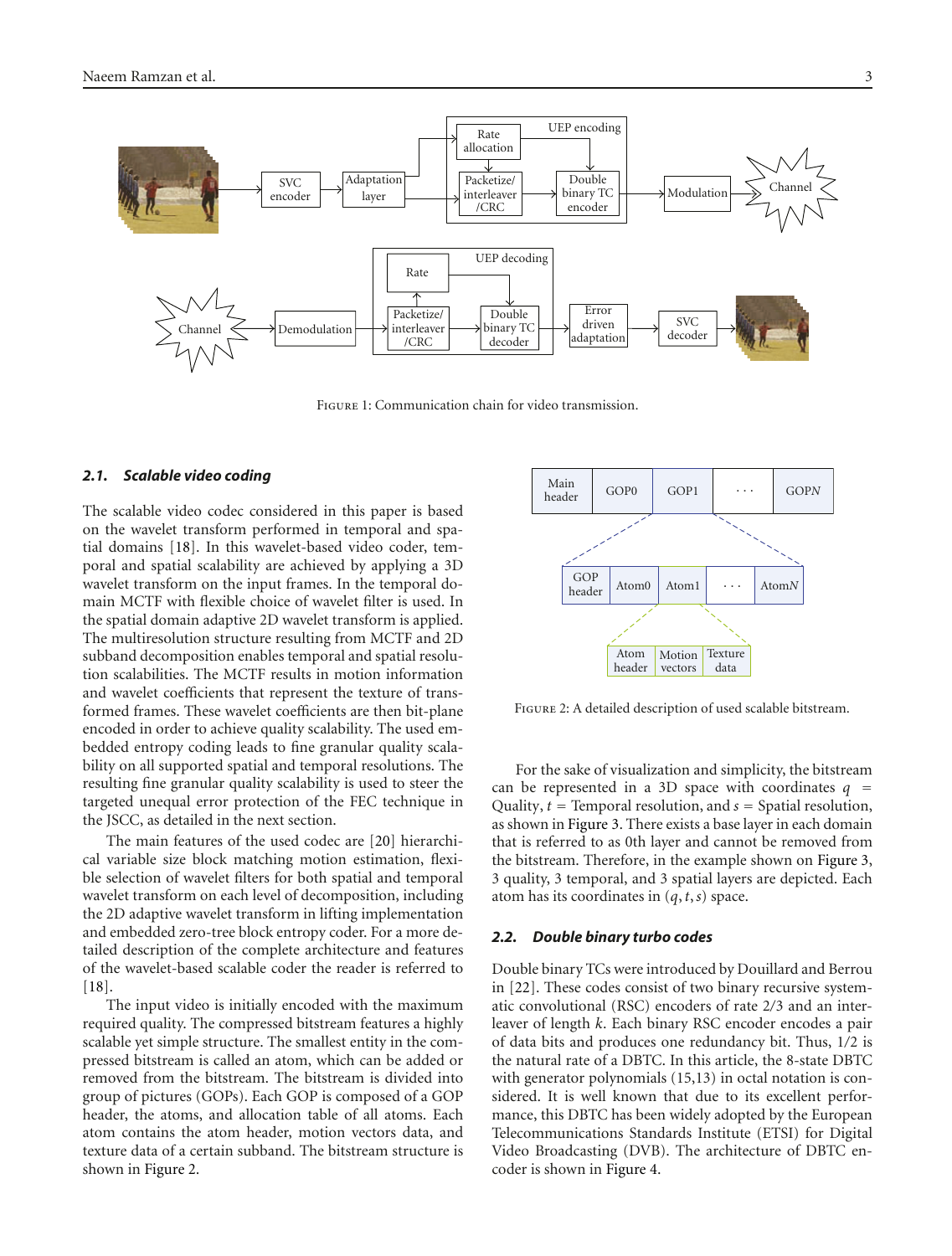

Figure 3: 3D representation of a scalable video bitstream.

<span id="page-3-0"></span>

<span id="page-3-1"></span>Figure 4: Double binary turbo encoder.

The turbo decoder is usually composed of two Maximum A Posteriori (MAP) or Max-log-MAP decoders [\[25](#page-11-1)], one for each stream produced by the singular RSC block as shown in [Figure 4.](#page-3-1) Since the iterative process is similar for both MAP and Max-log-MAP algorithm, and explained in [\[22,](#page-10-12) [25\]](#page-11-1).

In this iterative process the interleaver design is critical since the performance of the TC depends on how well the information bits are scattered by the interleaver. Permutations of almost regular permutation (ARP) and di-thered relative prime (DRP) interleavers are elaborated in [\[26](#page-11-2), [27\]](#page-11-3), respectively. A comparison of DVB standard interleaver and DRP interleaver has been performed and reported in [\[24](#page-11-0)]. According to this analysis DRP is more stable at high signal-tonoise ratio  $E_b/N_o$ , while DVB is comparatively more steady for low *Eb/No*. Therefore, how to adaptively select according to source-channel condition is critical for the overall performance of JSCC.

Furthermore, the performance of the DBTC is also significantly influenced by its packet size. For example, the performance of DBTC with different packet sizes at channel rate  $R_1 = 1/2$  at SNR = 1.2 dB for 1000 packets is illustrated in [Figure 5,](#page-3-2) where  $P_e$  is bit error probability,  $P_p$  is the packet error probability. Generally speaking, the performance of DBTC improves as the packet size increases for a given chan-



<span id="page-3-2"></span>Figure 5: Performance of DBTC at different packet sizes with rate  $R_1 = 1/2$ .

nel rate. However, the best tradeoff of packet size is also crucial to the overall performance.

To find the optimum parameters, the performance of DBTC needs to be evaluated for each set of permutation parameters. Unfortunately, at low error rates the performance of turbo coders fluctuate significantly even when very large interleaver lengths are used. This fact renders an unfeasible exhaustive evaluation of the permutation parameters in practical applications. As a consequence, the development of effective tools to estimate turbo coder's performances at low error rates becomes acute. Two methods to estimate the performance of TCs by minimum distance (*d*min) have been proposed recently in [\[23](#page-10-13), [24](#page-11-0)]. Although these techniques differ in several aspects, they present an important common feature: at low error rates, the TC performance is approximated by

<span id="page-3-3"></span>
$$
P_p \leq \left(\frac{1}{2}\right) n(d_{\min}) \operatorname{erfc}\left(\sqrt{d_{\min} R_1 \left(\frac{E_b}{N_o}\right)}\right),
$$
  

$$
P_e \leq \left(\frac{1}{2}\right) \left(\frac{w_{\min}}{k}\right) \operatorname{erfc}\left(\sqrt{d_{\min} R_1 \left(\frac{E_b}{N_o}\right)}\right).
$$
 (1)

In [\(1\)](#page-3-3),  $R_1 = k/n$  is the rate of the code,  $E_b$  is the energy per information bit,  $N<sub>o</sub>$  is the one-sided noise spectral density,  $d_{\text{min}}$ is the minimum distance between the zero codeword and any other codeword,  $n(d_{\text{min}})$  is its multiplicity,  $w_{\text{min}}$  is the sum of the Hamming weights of the input sequences generating the codewords with Hamming weight  $d_{\min}$ , and erfc(*x*) is the complementary error function. Since the parameters *R*<sup>1</sup> and  $E_b/N_o$  in [\(1\)](#page-3-3) are either known or can be fixed, estimating the code performance becomes equivalent to estimate the minimum Hamming distance between codewords.

Observe that on the one hand the algorithm to find  $d_{\text{min}}$ proposed in [\[23\]](#page-10-13) (error impulse method) is quite efficient but it may converge to a wrong  $d_{\text{min}}$ . On the other hand, the double error impulse method introduced in [\[24](#page-11-0)] gives more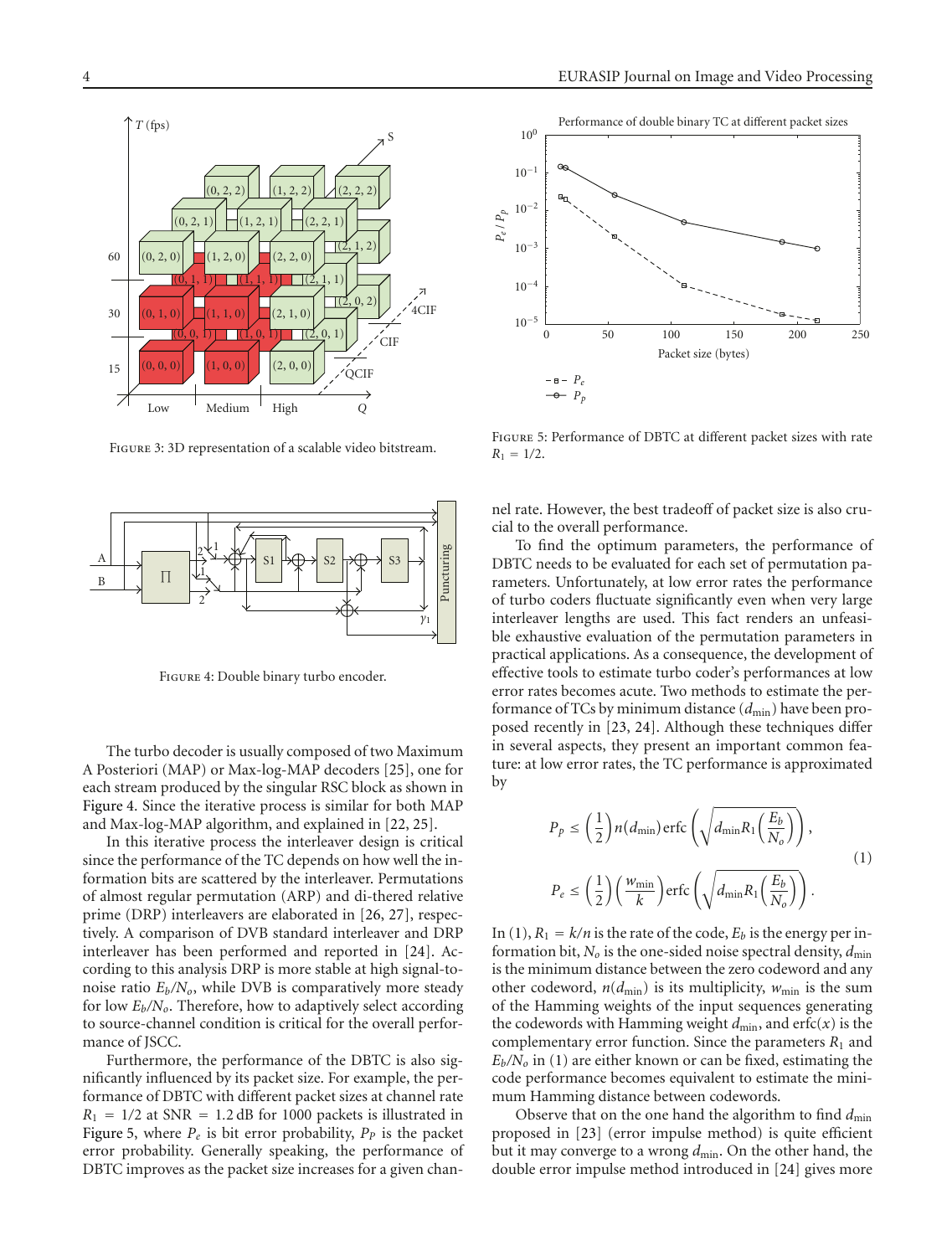accurate results at the expense of time efficiency. Based on this observation a new iterative approach to measure minimum distance of m-Binary TC is proposed and used in the JSCC framework described in this paper. Using the proposed method, the performance of a TC is effectively evaluated by considering different rates *R*1, packet sizes, and interleavers. Hence, the bit error probability and packet error probability are being estimated for each available rate, packet size, and interleaver at given channel conditions with accuracy and less complexity. Then the best combination will be selected using RD optimization. The new iterative method to find  $d_{\min}$  and RD optimization will be proposed in detail in [Section 3.](#page-4-0)

#### <span id="page-4-0"></span>**3. JOINT SOURCE-CHANNEL CODING**

The objective of JSCC is to jointly optimize the overall system performance subject to a constraint on the overall transmission bitrate budget. As mentioned before, a more effective error resilient video transmission can be achieved if different channel coding rates are applied to different bitstream layers, that is, quality layers generated by the SVC encoding process. Furthermore, the parameters for FEC should be jointly optimized taking into account available and relevant source coding information. For instance, when DBTC is considered, there are at least the three main aspects that can be optimized to achieve better performance in terms of bit error probability, speed and power: channel code rate; packet size and how the input is interleaved before being fed into the second encoder. An ideal selection of these parameters should lead to minimum overall combined source-channel distortion. Observe that the packet size should be carefully chosen since it influences the bit error probability. To determine optimal channel rate, packet size, and interleaver, the overall RD characteristics should also be considered during channel encoding under given channel conditions.

#### *3.1. Rate distortion optimization for JSCC*

In the proposed JSCC framework, DBTC encoding is used for FEC before BPSK/QPSK modulation. CRC bits are added in the packetization of DBTC in order to check the error status during channel decoding at the receiver side. Effective selection of the channel coding parameters leads to a minimum overall end-to-end distortion, that is, maximum system PSNR, at a given channel bit rate. The underlying problem can be formulated as

or

$$
\max(\text{PSNR})_{s+c} \quad \text{subject to } R_{s+c} \le R_{\text{max}} \tag{3}
$$

<span id="page-4-1"></span> $\min D_{s+c}$  subject to  $R_{s+c} \leq R_{\text{max}}$  (2)

for

<span id="page-4-2"></span>
$$
R_{s+c} = \frac{R_{SVC}}{R_{TC}},\tag{4}
$$

where  $D_{s+c}$  is the expected distortion at decoder,  $R_{s+c}$  is the overall system rate,  $R_{\text{SVC}}$  is the rate of the SVC coder for all

quality layers,  $R_{TC}$  is the channel coder rate and  $R_{max}$  is the given channel capacity. Here the index notation  $s + c$  stands for combined source-channel information.

The constrained optimization problem  $(2)$ – $(4)$  can be solved by applying unconstrained Lagrangian optimization. Accordingly, JSCC aims at minimizing the following Lagrangian cost function *Js*+*c*:

<span id="page-4-3"></span>
$$
J_{s+c} = D_{s+c} + \lambda \cdot R_{s+c}, \qquad (5)
$$

with *λ* the Lagrangian parameter. In the proposed framework the value of  $\lambda$  is computed using the method proposed in [\[3](#page-10-4)]. Since quality scalability is considered in this paper,  $R_{s+c}$  in [\(5\)](#page-4-3) is defined as the total bit rate over all quality layers:

$$
R_{s+c} = \sum_{i=0}^{Q} R_{s+c,i}.
$$
 (6)

To estimate  $D_{s+c}$  in [\(5\)](#page-4-3), let  $D_{s,i}$  be the source coding distortion for layer *i* at the encoder. Since the wavelet transform is unitary, the energy is supposed to be unaltered after wavelet transform. Therefore the source coding distortion can be easily obtained in wavelet domain. Assuming that the enhancement quality layer *i* is correctly received, the source channel distortion at the decoder side becomes  $D_{s+c,i} = D_{s,i}$ . On the other hand, if any error happens in layer *i*, the bits in this layer and in the higher layers will be discarded. Therefore, assuming that all layers  $h$ , for  $h < i$ , are correctly received and the first corrupted layer is  $h = i$ , the jointly source-channel distortion at any layer  $h = i, i + 1, \ldots, Q$ , at the receiver side becomes  $D_{s+c,h} = D_{s,i-1}$ . Then, the overall distortion is given by

$$
D_{s+c} = \sum_{i=0}^{Q} p_i \cdot D_{s,i}, \qquad (7)
$$

where  $p_i$  is the probability that the *i*th quality layer is corrupted or lost while the *j*th layers are all correctly received for  $j = 0, 1, 2, \ldots, i - 1$ . Finally,  $p_i$  can be formulated as

<span id="page-4-4"></span>
$$
p_i = \left(\prod_{j=0}^{i-1} (1 - pl_j)\right) \cdot pl_i,\tag{8}
$$

where *pli* is the probability of the *i*th quality layer being corrupted or lost. *pli* can be regarded as the layer loss rate.

According to [\(8\)](#page-4-4), the performance of the system depends on the layer loss rate, which in turn depends on the DBTC rate, the packet size, and the interleaver. Once the channel condition and the channel rate are determined, the corresponding loss rate *pli* can be estimated by applying an iterative algorithm to estimate minimum distance between the zero code word and any other codeword  $d_{\text{min}}$  in the DBTC. Assuming that  $d_{\min}$  is available,  $pl_i$  can be estimated as

<span id="page-4-5"></span>
$$
pl_i \propto \left(\frac{1}{d_{\min}}\right). \tag{9}
$$

Using  $(9)$ ,  $p_i$  can be evaluated from  $(8)$ . As a consequence the problem of finding  $p_i$  boils down to find  $d_{\min}$ . An accurate and efficient algorithm in finding  $d_{\text{min}}$  is given in the following section.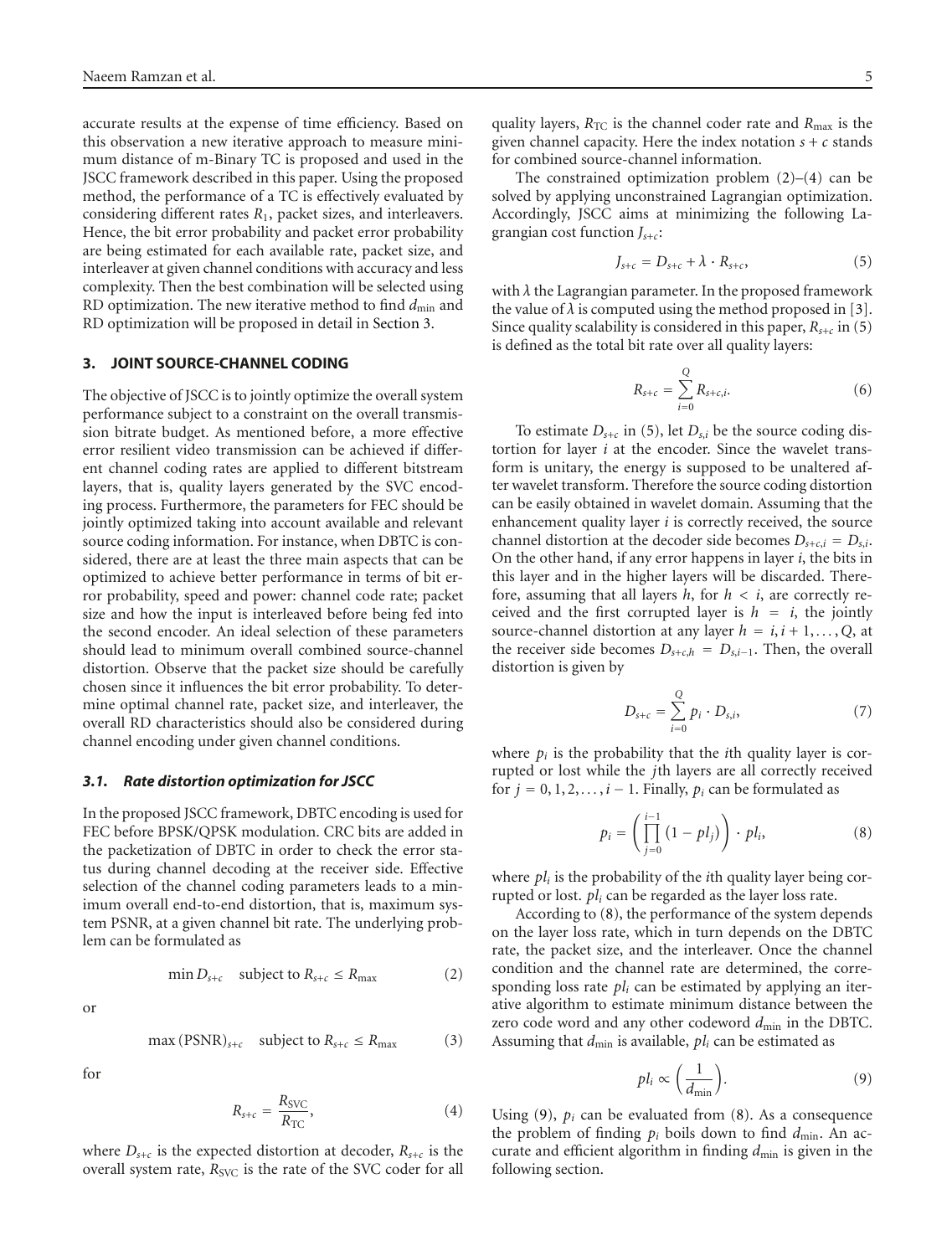<span id="page-5-0"></span>

| Rate of<br><b>DBTC</b> | Packet size of<br>DBTC (bytes) | $d_{\min}$ by error<br>impulse method | $d_{\min}$ by double error<br>impulse method | $d_{\min}$ by proposed<br>method |
|------------------------|--------------------------------|---------------------------------------|----------------------------------------------|----------------------------------|
| 1/3                    | 188                            | 31                                    | 33                                           | 33                               |
| 1/2                    | 188                            | 19                                    | 19                                           | 19                               |
| 2/3                    | 188                            | 13                                    | 12                                           | 12                               |
| 3/4                    | 188                            | 9                                     | 9                                            | 9                                |
| 1/2                    | 53                             | 18                                    | 17                                           | 18                               |
| 1/2                    | 110                            | 16                                    | 16                                           | 16                               |
| 1/2                    | 212                            | 19                                    | 20                                           | 20                               |

Table 1: Minimum distance of DBTC at different code rates and packet sizes by different methods.

#### *3.2. Determine minimum distance*

Let  $D = (d_1 \cdots d_x \cdots d_z)$  denote an information frame, where  $d_x = (d_{x,1} \cdots d_{x,y} \cdots d_{x,m})$  is the vector of *m*-binary data applied at the input of the turbo encoder at time *x*. The output of the turbo encoder is  $C = (c_1 \cdots c_x \cdots c_n)$ . Here,  $c_x$  is a vector of length  $m + n$  bits. That is,  $c_x$  =  $(c_{x,1} \cdots c_{x,y} \cdots c_{x,m+n})$ , where  $c_{x,y}$  is the systematic bit if  $y \leq m$  and the parity bit if  $y > m$ . The codeword is mapped by the QPSK modulator into the transmitted vector  $w = (w_1 \cdots w_x \cdots w_n)$ . Each vector  $w_x$  has length  $m+n$ , that is,  $w_x = (w_{x,1} \cdots w_{x,y} \cdots w_{x,m+n})$ , where  $w_{x,y} = 2c_{x,y} - 1$  for  $x = 1 \cdots m + n$ . After transmission over the lossy channel, the received vector is

$$
R_r = (r_1 \cdots r_x \cdots r_n)
$$
  
with 
$$
r_x = (r_{x,1} \cdots r_{x,y} \cdots r_{x,m+n}).
$$
 (10)

To describe the iterative technique to estimate  $d_{\min}$ , let us assume that the all zero codeword, that is,  $r_q = -1$  for all *q*, is received. Initially,  $d_{\text{min}}$  is set equal to a large default value. The proposed method estimates the messages corresponding to the all zero codeword when the *x*th codeword bit is set equal to *u*. Here, *u* takes all values between  $2m - d_{\text{min}}/2$ and  $2m + d_{\text{min}}/2$ . Then iterative decoding is performed until a valid nonzero codeword is obtained. The Hamming distance (HD) of a valid codeword is calculated and compared to  $d_{\text{min}}$ . If the new HD is smaller than  $d_{\text{min}}$ , then the new HD is assigned to *d*min, otherwise the newly estimated HD is discarded and the value of *u* is increased. This process is then repeated until the new  $d_{\min}$  is found or an upper limit  $2m + d_{\text{min}}/2$  of iterations *u* is reached. So  $d_{\text{min}}$  can be individuated at given interleaver, rate, and packet size.

A thorough experimental evaluation has been conducted to show that the proposed technique to estimate  $d_{\min}$  is as accurate as the precise double error impulse method presented in [\[24](#page-11-0)], with a much faster process. In fact, the proposed method is as fast as the error impulse method introduced in [\[23\]](#page-10-13), however with a better precision. Selected results of this evaluation are given in [Table 1.](#page-5-0) In most of the cases the proposed method produces the same result as double impulse method [\[24\]](#page-11-0) while it appears to be more robust than error impulse method [\[23\]](#page-10-13). As an example, [Table 2](#page-5-1) shows the comparison of different interleavers at rate 1*/*3 for packet size 188 bytes. The results from [Table 2](#page-5-1) indicate that the per-

| Interleaver | $d_{\min}$ by proposed method |
|-------------|-------------------------------|
| S-random    | 18                            |
| <b>DVB</b>  | 33                            |
| ARP         | 34                            |
| DRP         | 36                            |

Table 2: Minimum distance of different interleavers at rate = 1/3

<span id="page-5-1"></span>for packet size 188 bytes by the proposed method.

formances of ARP, DVB, and DRP are comparably good, whereas the S-random interleaver performs much worse for double binary TC. Therefore, only ARP, DVB, and DRP interleavers are considered in the proposed JSCC.

This iterative approach to measure  $d_{\min}$  is used to evaluate the performance of different interleavers, code rates, and packet lengths and hence to estimate the lost probability of the *i*th layer  $p_i$  in [\(8\)](#page-4-4). Using the proposed method in the determination of  $d_{\text{min}}$ , the estimated end-to-end distortion can be computed. Substitute corresponding distortion and rate into [\(5\)](#page-4-3), the Lagrangian cost for each combination of channel rate, packet size, and interleaver is computed and compared. The combination leading to the minimum cost will be selected for each quality layer. As described in [Section 2,](#page-1-0) the scalable video coding produces an atomic bitstream where the source distortion, coding bit rates for each quality layer are readily available after coding. In addition, the minimum distance for each packet size and interleaver can be precomputed and stored instead of computing it for each parameter combination. Therefore, it is easy for JSCC to obtain the Lagrangian cost for each parameter combination. Since a finite set of a few quality layers, channel rates, packet sizes, and interleavers is considered, the corresponding computation complexity falls into a practical implementation. However, if many quality layers are encoded in a fine granularity bitstream, or much more components are to be optimized, this exhaustive computation may render the system impractical because of a huge complexity. In this way, dynamic programming could be used during optimization to reduce the complexity. As one of the options, source-channel bit budget can be firstly optimally allocated along the quality layers using dynamic programming. The other parameters for channel coding (packet size and interleaver) can be optimized for each quality layer given a certain channel rate.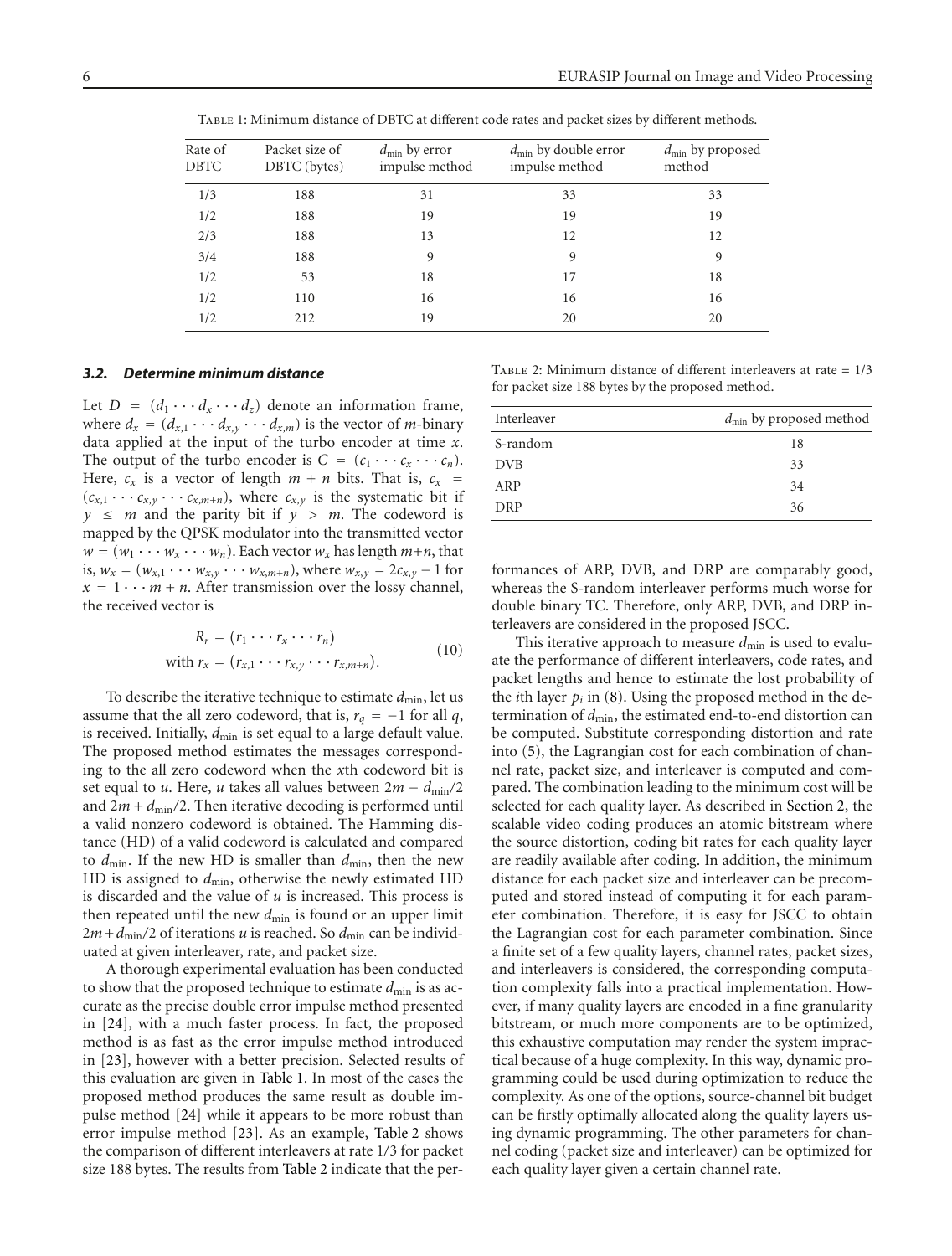After JSCC, the received codeword at the receiver side is demodulated and then decoded by DBTC decoder. The early stopping (ES) technique (CRC check) is used at each half turbo iteration. If the packet of information passes the CRC, then the iterative turbo decoding process is stopped. Otherwise, the iterative decoding process is stopped after six turbo iterations. This ES-based approach enables a significant decrease of channel decoding time. In the DBTC decoder if a packet remains corrupted after six turbo iterations, then the corresponding atoms in the bitstream are labeled as corrupted. If an atom  $(q_i, t_i, s_i)$  is corrupted after channel decoding or fails to qualify the CRC checks, then all the atoms which have higher index than *i* are removed by the error driven adaptation module outlined in [Figure 1.](#page-2-0) Finally, SVC decoding is performed to evaluate the overall performance of the system.

#### <span id="page-6-0"></span>**4. EXPERIMENTAL RESULTS**

The performance of the proposed JSCC framework has been extensively evaluated using the wavelet-based SVC codec [\[18](#page-10-6)]. For the proposed JSCC UEP optimal channel rate, packet size and interleaver for DBTC were estimated and used as described in this paper. The proposed technique is denoted as "ODBTC." In this paper, DVB, ARP, and DRP interleavers, channel rates (1*/*3, 2*/*5, 1*/*2, 2*/*3, 3*/*4, 4*/*5, and 6*/*7) and packet sizes (16, 55, 110, 188, 216) in bytes are considered for ODBTC. Max-log-MAP algorithm produces approximately the same result as the MAP algorithm for DBTC, as reported in [\[22](#page-10-12)]. That means, the decoding complexity can be decreased without any significant loss of performance for DBTC by using Max-log-MAP algorithm. For this reason, the Max-log-MAP algorithm is used in ODBTC. Two other advanced JSCC techniques were integrated into the same SVC codec for comparison. The first technique used serial concatenated convolutional codes of fixed packet size of 768 bytes and pseudo random interleaver [\[15](#page-10-14)]. It is denoted as "SCTC." Since product code was regarded as one of the most advanced in JSCC, the technique using product code proposed in [\[12](#page-10-8)] was used for the second comparison. This product code used RS codes as outer code and turbo codes as inner code [\[12\]](#page-10-8), so it is denoted by " $RS + TC$ " in this paper. It is noticeable that this scheme was initially targeting wavelet-based image transmission. Nevertheless it is very straightforward to extend them to video transmission by replacing the image subbands using quality layers of scalable video in  $RS + TC$ . The corresponding parameters in [\[12\]](#page-10-8) were adopted for video in RS + TC in this paper.

After QPSK modulation, the protected bitstreams were transmitted over error-prone channels. Both AWGN and Rayleigh fading channels were used in the experimental evaluation. For each channel emulator, 50 simulation runs were performed, each one using a different error pattern. The decoding bit rates and sequences for signal-to-noise ratio (SNR) scalability defined in [\[28\]](#page-11-4) were used in the experimental setting. For the sake of conciseness the results reported in this paper include only certain decoding bit rates and test sequences: City at QCIF resolution and Soccer at CIF resolu-



Figure 6: Average PSNR for City QCIF sequence at 15 fps at different signal-to-noise ratio ( $E_b/N_o$ ) for AWGN channel.

<span id="page-6-1"></span>

Figure 7: Average PSNR for City QCIF sequence at 15 fps at different signal-to-noise ratio ( $E_b/N_o$ ) for Rayleigh fading channel.

tion and several frame rates. Without loss of generality, the *t* + 2*D* scenario for wavelet-based scalable coding was used in all reported experiments. The average PSNR of the decoded video at various BER was taken as objective distortion measure. The PSNR values were averaged over all decoded frames. The overall PSNR for a single frame was computed by

$$
PSNR = \frac{(PSNR \, Y + PSNR \, UV/4 + PSNR \, LV/4)}{1.5},\tag{11}
$$

where PSNR *Y*, PSNR *U*, and PSNR *V* denote the PSNR values of the *Y*, *U*, and *V* components, respectively.

A summary of PSNR results is shown in Figures [6](#page-6-1) to [8.](#page-7-0) These results show that the proposed UEP ODBTC consistently outperforms SCTC and achieving PSNR gains at all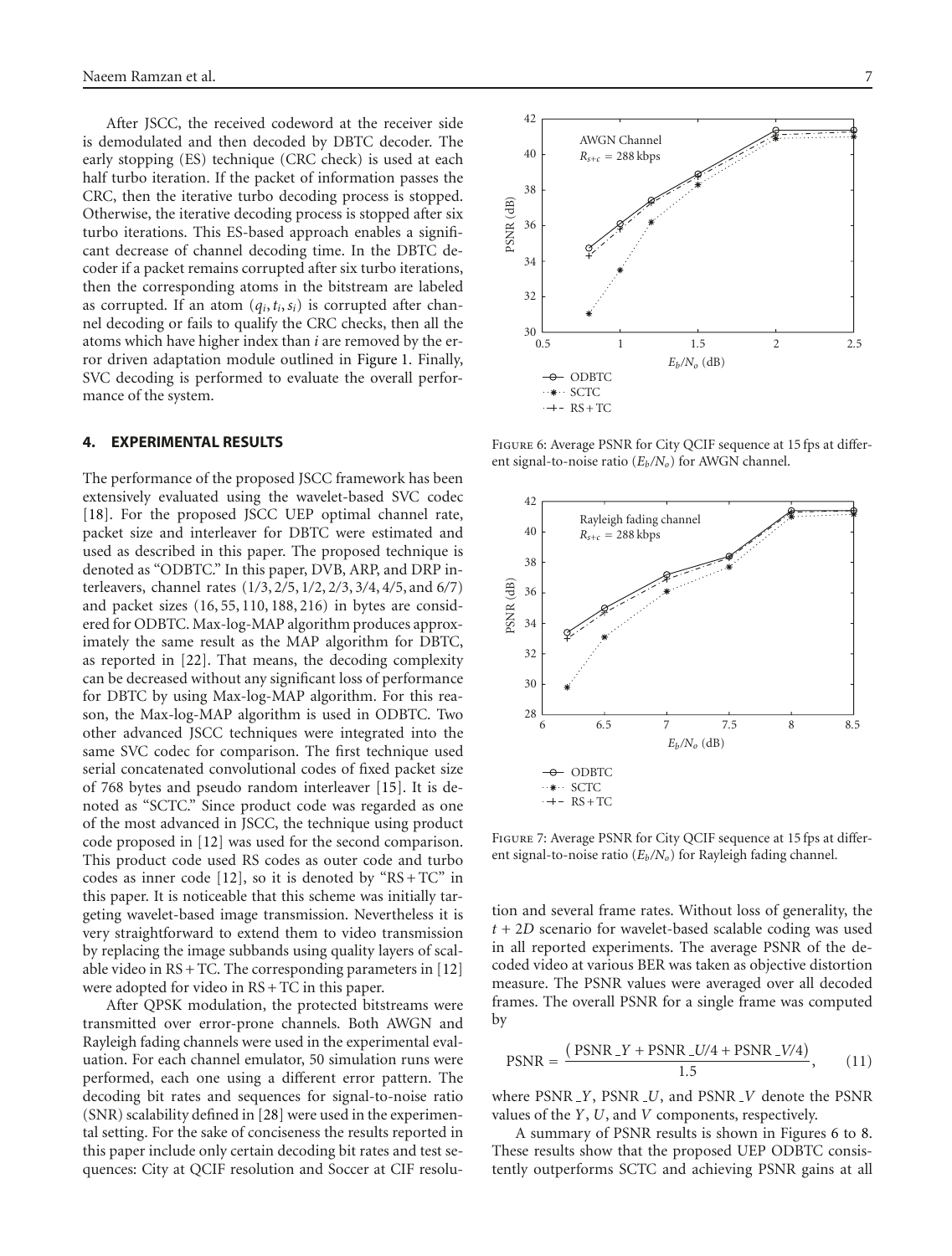

<span id="page-7-0"></span>Figure 8: Average PSNR for Soccer CIF sequence at 30 fps at different signal-to-noise ratio  $(E_b/N_o)$  for AWGN channel.

signal-to-noise ratios  $(E_b/N_o)$  for both AWGN and Rayleigh fading channels. Specifically, for the sequence City up to 3 dB can be gained by SCTC when low  $E_b/N_o$  or high channel errors are considered for both AWGN channel and Rayleigh fading channel. A similar behaviour for AWGN is reported for sequence Soccer in [Figure 8.](#page-7-0) It can be observed that the proposed scheme achieves the best performance among different channel conditions. As the channel errors increase or *Eb/No* decreases, a gap between the proposed scheme and SCTC becomes larger. The performance of RS + TC is almost comparable to ODBTC, with a slight PSNR degradation in most of the cases. However, it should be noticed that RS + TC uses product code where a much larger complexity will be introduced by encoding and decoding of RS codes and TC together.

A summary of PSNR results is shown in Figures [9](#page-7-1) and [10](#page-8-1) at different decoded bit rates, for City QCIF 15 fps at 288 kbps and Soccer CIF 30 fps at 720 kbps. These results show that for the considered channel conditions, the proposed ODBTC consistently outperforms the SCTC, achieving PSNR gains at all tested bit-rates. Specifically, for the sequence City up to 1 dB can be gained for Rayleigh fading channel at 7 dB, while up to 0*.*3 dB over SCTC, when low channel errors for AWGN channel are considered. RS + TC performs better than SCTC, but comparable to ODBTC. At high SNR, the gap is widened up to 0*.*4 dB.

Figures [11](#page-8-2) and [12](#page-8-3) show the PSNR *Y* performance versus frame number of the compared methods for the same test conditions. As an observation the proposed ODBTC consistently displays a higher PSNR compared to the SCTC, while its performance is slightly better than RS + TC.

These results also confirm the consistent better performance of the proposed technique ODBTC for both AWGN and Rayleigh fading channels. [Figure 11](#page-8-2) shows comparison results for the City sequence at 288 kbps at an  $E_b/N_o$  = 1*.*7 dB. It will not escape the reader's notice that ODBTC has



<span id="page-7-1"></span>Figure 9: PSNR performance of City QCIF at 15 fps at different bit rates.

a higher PSNR fluctuation than the other two techniques. The observed PSNR fluctuation is inherent to scalable video coding for certain sequences and bit rates. After transmission, corrupted quality layers have to be discarded due to channel errors, resulting in a rather smooth but blurred sequence. However, when error protection is effective, more quality layers will be recovered and the resulting sequence is very close to the one at the original bit rate. From a different point of view, this fluctuation also serves to some extent to appreciate the better error protection of the proposed approach. Considering PSNR values, it can be seen that our proposed scheme shows better PSNR in every frame at low error rate. More quality layers will be recovered and the resulting sequence is very close to the one at the original bit rate. Furthermore, the performance is even better at higher error rate  $(E_b/N_o = 7.2 \text{ dB})$  for Rayleigh fading channel, as shown in [Figure 12](#page-8-3) for the Soccer CIF sequence at 720 kbps.

Selected results of subjective quality improvements are also given in [Figure 13.](#page-9-0) Here, a comparison of reconstructed 90th frame of City QCIF at 15 fps and 288 kbps is displayed. Again, the three different approaches in the low  $E_b/N_o$  at 1 dB are considered. The original, reconstructed without FEC, 90th frame of the same sequence is shown at the top-right of [Figure 13.](#page-9-0) It can be observed that the image quality obtained by the proposed UEP scheme is much better than the one obtained with the SCTC and a slightly better than the  $RS + TC$ .

The superior performance of the proposed ODBTC has been demonstrated in the previous experiments. Extensive experiments have been conducted to evaluate the gain of each individual parameter in the proposed method. Here two techniques are evaluated and compared with ODBTC: UEP-A and UEP-B. For UEP-A, the DBTC used fixed packet size of 188 bytes and DVB interleaver. In this case only the channel rates were adapted to quality layers using RD optimization. For UEP-B the interleaver design as well as channel coding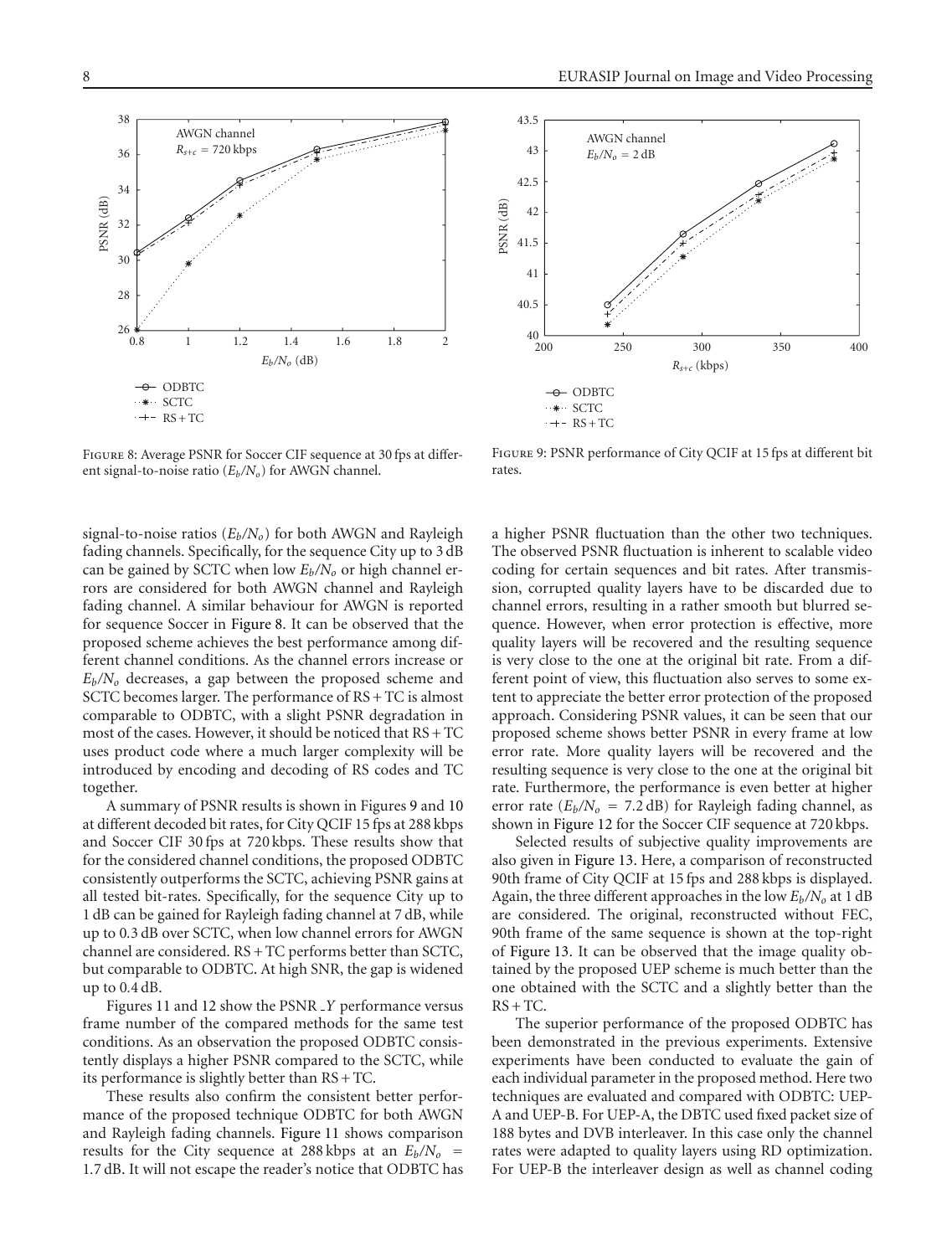

<span id="page-8-1"></span>Figure 10: PSNR performance of Soccer CIF at 30 fps at different bit rates.



<span id="page-8-2"></span>Figure 11: PSNR *Y* performance for different frames of City QCIF sequence at 288 kbps at  $E_b/N_o = 1.7$  dB for AWGN channel.

rate were optimized together, using fixed packet size of 188 bytes. The compared results indicate that at high  $E_b/N_o$ , the major gain is from interleaver design but at low *Eb/No*, the gain is from choosing different packet sizes, as shown in [Figure 14.](#page-9-1)

In addition, the performance gain of using RS codes as outer code is also evaluated. RS codes were integrated to the proposed ODBTC to recover the turbo code packets that fail the CRC test after maximum number of turbo iterations, which was fixed to 6. Here RS code was used as the outer code while DBTC as the inner code. The DBTC was first optimized using the proposed method, and RS codes were fur-



<span id="page-8-3"></span>Figure 12: PSNR *Y* performance for different frames of Soccer CIF sequence at 720 kbps at  $E_b/N_o = 7.2$  dB for Rayleigh fading channel.

ther implemented using RD optimization proposed in [\[12](#page-10-8)]. The results are reported in Figures [15](#page-9-2) and [16](#page-10-15) for AWGN and Rayleigh fading channels, respectively. It can be concluded that using RS codes as the outer code improves the performance of ODBTC. However, the gain is marginal for bit error channels considered in this paper. Specifically, only 0*.*3 dB at high  $E_b/N_o$  and about 0.05 dB at low  $E_b/N_o$  advantages can be obtained. Actually, RS codes are very effective for burst errors. Therefore, using RS codes as outer code is very useful when the inner code has bursty erroneous paths, for example, RCPC codes [\[29\]](#page-11-5). However, the error pattern of DBTC is more complicated and rather randomly distributed. Accordingly, the advantage of RS codes is not so effective for DBTC codes as well as TC [\[29](#page-11-5)]. Therefore the gain from RS codes together with DBTC is marginal, because the error pattern of DBTC is more complicated and rather randomly distributed like TC [\[29\]](#page-11-5). However, the complexity of introducing RS codes is not neglectable. Consequently, ODBTC is proposed in this paper considering the applied channel condition and system complexity. Apparently, when packet loss or burst error is considered, more significant performance gain can be expected using RS codes as the outer code.

#### <span id="page-8-0"></span>**5. CONCLUSION**

In this paper, an efficient approach for joint source and channel coding is presented. The proposed approach exploits the joint optimization of the wavelet-based SVC and a forward error correction method based on turbo codes. UEP is used to minimize the end-to-end distortion by considering the channel rate, packet size of turbo code and interleaver at given channel conditions and limited complexity. To efficiently optimize the channel coding parameters, an iterative approach is proposed to estimate the minimum distance of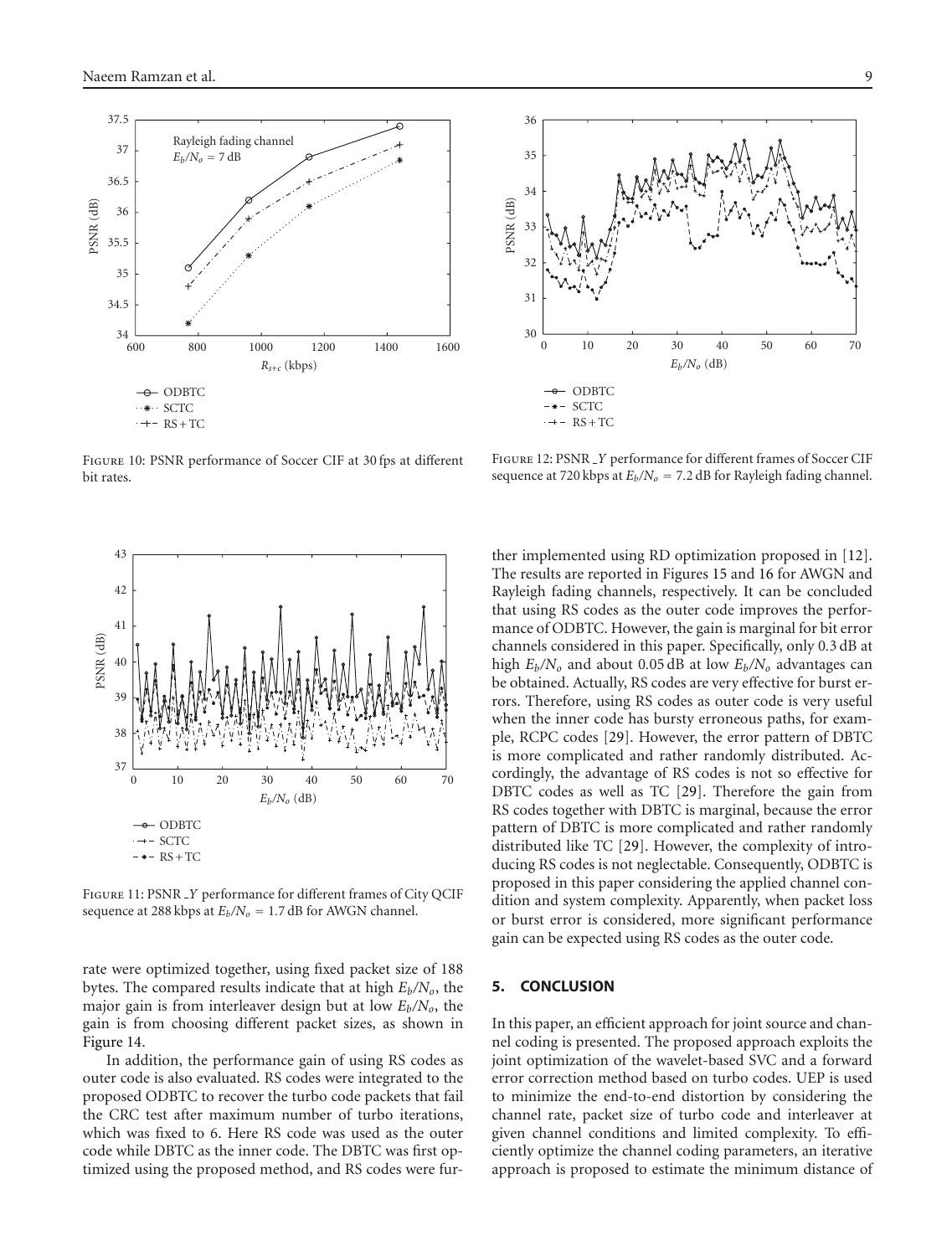

<span id="page-9-0"></span>FIGURE 13: Comparison of the reconstructed 90th frame of City QCIF at 15 fps sequence in the  $E_b/N_o = 1$  dB. (a) Original reconstructed frame without FEC PSNR  $Y = 33.42$  dB. (b) Reconstructed by SCTC PSNR  $Y = 37.83$  dB. (c) Reconstructed by RS + TC PSNR  $Y = 37.83$ <sup>39</sup>*.*34 dB. (d) Reconstructed by ODBTC PSNR *<sup>Y</sup>* <sup>=</sup> <sup>40</sup>*.*08 dB.





<span id="page-9-1"></span>Figure 14: Performance comparison of optimizing different parameters in the proposed technique for City QCIF at 15 fps sequence.

DBTC. The results of computer experiments show that the proposed technique provides a more graceful pattern of quality degradation as compared to conventional UEP in literature at different channel errors. The performance using RS code as the outer code is also evaluated.

<span id="page-9-2"></span>Figure 15: Performance of proposed technique with and without RS code for City QCIF sequence at 15 fps.

Important aspects remain open and will be tackled in future extensions of this work. They include better error concealment schemes tailored to the proposed framework; adaptive modulation schemes, and the evaluation of permutation parameters for ARP interleavers.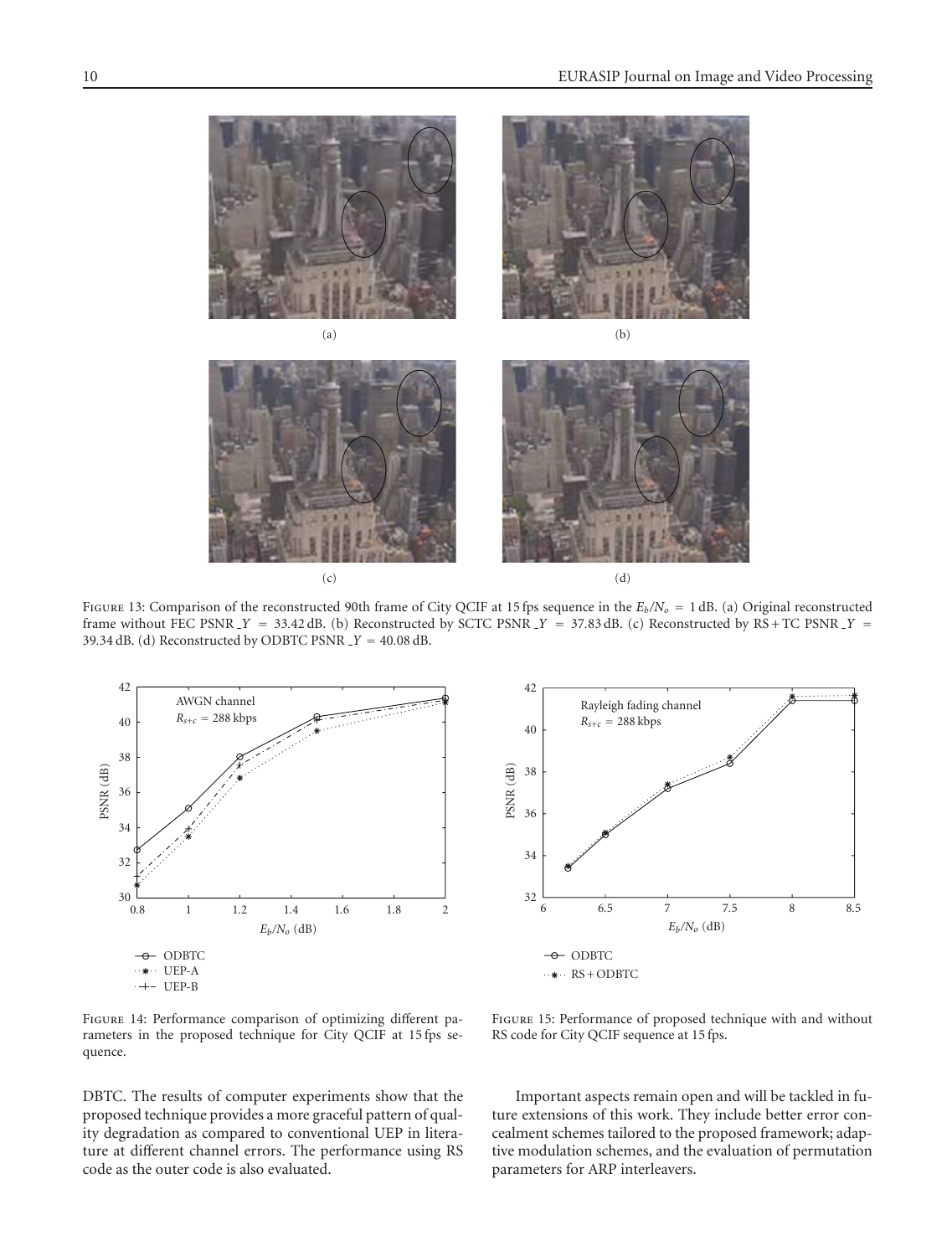

<span id="page-10-15"></span>Figure 16: Performance of proposed technique with and without RS code for Soccer CIF sequence at 30 fps.

#### **ACKNOWLEDGMENT**

We wish to acknowledge support provided by the European Commission under Contract FP6-001765 aceMedia.

#### <span id="page-10-1"></span><span id="page-10-0"></span>**REFERENCES**

- [1] S. Verdü, "Fifty years of Shannon theory," *IEEE Transactions on Information Theory*, vol. 44, no. 6, pp. 2057–2078, 1998.
- <span id="page-10-2"></span>[2] Q. Zhang, W. Zhu, and Y.-Q. Zhang, "Channel-adaptive resource allocation for scalable video transmission over 3G wireless network," *IEEE Transactions on Circuits and Systems for Video Technology*, vol. 14, no. 8, pp. 1049–1063, 2004.
- <span id="page-10-4"></span>[3] G. Cheung and A. Zakhor, "Bit allocation for joint source/channel coding of scalable video," *IEEE Transactions on Image Processing*, vol. 9, no. 3, pp. 340–356, 2000.
- [4] J. Kim, R. M. Mersereau, and Y. Altunbasak, "Error-resilient image and video transmission over the Internet using unequal error protection," *IEEE Transactions on Image Processing*, vol. 12, no. 2, pp. 121–131, 2003.
- <span id="page-10-5"></span>[5] L. P. Kondi, F. Ishtiaq, and A. K. Katsaggelos, "Joint sourcechannel coding for motion-compensated DCT-based SNR scalable video," *IEEE Transactions on Image Processing*, vol. 11, no. 9, pp. 1043–1052, 2002.
- <span id="page-10-7"></span>[6] M. van der Schaar and H. Radha, "Unequal packet loss resilience for fine-granular-scalability video," *IEEE Transactions on Multimedia*, vol. 3, no. 4, pp. 381–394, 2001.
- [7] A. E. Mohr, E. A. Riskin, and R. E. Ladner, "Unequal loss protection: graceful degradation of image quality over packet erasure channels through forward error correction," *IEEE Journal on Selected Areas in Communications*, vol. 18, no. 6, pp. 819– 828, 2000.
- [8] M. J. Ruf and J. W. Modestino, "Operational rate-distortion performance for joint source and channel coding of images," *IEEE Transactions on Image Processing*, vol. 8, no. 3, pp. 305– 320, 1999.
- [9] Z. He, J. Cai, and C. W. Chen, "Joint source channel ratedistortion analysis for adaptive mode selection and rate con-

trol in wireless video coding," *IEEE Transactions on Circuits and Systems for Video Technology*, vol. 12, no. 6, pp. 511–523, 2002.

- [10] M. Gallant and F. Kossentini, "Rate-distortion optimized layered coding with unequal error protection for robust internet video," *IEEE Transactions on Circuits and Systems for Video Technology*, vol. 11, no. 3, pp. 357–372, 2001.
- [11] N. Sprljan, M. Mrak, and E. Izquierdo, "A fast error protection scheme for transmission of embedded coded images over unreliable channels and fixed packet size," in *Proceedings of IEEE International Conference on Acoustics, Speech and Signal Processing (ICASSP '05)*, vol. 3, pp. 741–744, Philadelphia, Pa, USA, March 2005.
- <span id="page-10-8"></span>[12] N. Thomos, N. V. Boulgouris, and M. G. Strintzis, "Wireless image transmission using turbo codes and optimal unequal error protection," *IEEE Transactions on Image Processing*, vol. 14, no. 11, pp. 1890–1901, 2005.
- [13] J. Thie and D. Taubman, "Optimal erasure protection strategy for scalably compressed data with tree-structured dependencies," *IEEE Transactions on Image Processing*, vol. 14, no. 12, pp. 2002–2011, 2005.
- [14] R. Hamzaoui, V. Stankovic, and X. Zixiang, "Optimized error protection of scalable image bit streams [advances in joint source-channel coding for images]," *IEEE Signal Processing Magazine*, vol. 22, no. 6, pp. 91–107, 2005.
- <span id="page-10-14"></span>[15] B. A. Banister, B. Belzer, and T. R. Fischer, "Robust video transmission over binary symmetric channels with packet erasures," in *Proceedings of Data Compression Conference (DCC '02)*, pp. 162–171, Snowbird, Utah, USA, April 2002.
- [16] B. Barmada, M. M. Ghandi, E. V. Jones, and M. Ghanbari, "Combined turbo coding and hierarchical QAM for unequal error protection of H.264 coded video," *Signal Processing: Image Communication*, vol. 21, no. 5, pp. 390–395, 2006.
- <span id="page-10-3"></span>[17] C. E. Luna, Y. Eisenberg, R. Berry, T. N. Pappas, and A. K. Katsaggelos, "Joint source coding and data rate adaptation for energy efficient wireless video streaming," *IEEE Journal on Selected Areas in Communications*, vol. 21, no. 10, pp. 1710–1720, 2003.
- <span id="page-10-6"></span>[18] M. Mrak, N. Sprljan, T. Zgaljic, N. Ramzan, S. Wan, and E. Izquierdo, "Performance evidence of software proposal for Wavelet Video Coding Exploration group," in *ISO/IEC JTC1/SC29/WG11/ MPEG2006/M13146, 76th MPEG Meeting*, Montreux, Switzerland, April 2006.
- <span id="page-10-9"></span>[19] C. Berrou and A. Glavieux, "Near optimum error correcting coding and decoding: turbo-codes," *IEEE Transactions on Communications*, vol. 44, no. 10, pp. 1261–1271, 1996.
- <span id="page-10-10"></span>[20] T. Zgaljic, N. Sprljan, and E. Izquierdo, "Bitstream syntax description based adaptation of scalable video," in *Proceedings of 2nd European Workshop on the Integration of Knowledge, Semantics and Digital Media Technology (EWIMT '05)*, pp. 173– 178, London, UK, November-December 2005.
- <span id="page-10-11"></span>[21] M. Mrak, N. Sprljan, and E. Izquierdo, "Motion estimation in temporal subbands for quality scalable motion coding," *Electronics Letters*, vol. 41, no. 19, pp. 1050–1051, 2005.
- <span id="page-10-12"></span>[22] C. Douillard and C. Berrou, "Turbo codes with rate-m*/*(m+1) constituent convolutional codes," *IEEE Transactions on Communications*, vol. 53, no. 10, pp. 1630–1638, 2005.
- <span id="page-10-13"></span>[23] C. Berrou, S. Vaton, M. Jézéquel, and C. Douillard, "Computing the minimum distance of linear codes by the error impulse method," in *Proceedings of IEEE Global Telecommunications Conference (GLOBECOM '02)*, vol. 2, pp. 1017–1020, Taipei, Taiwan, November 2002.